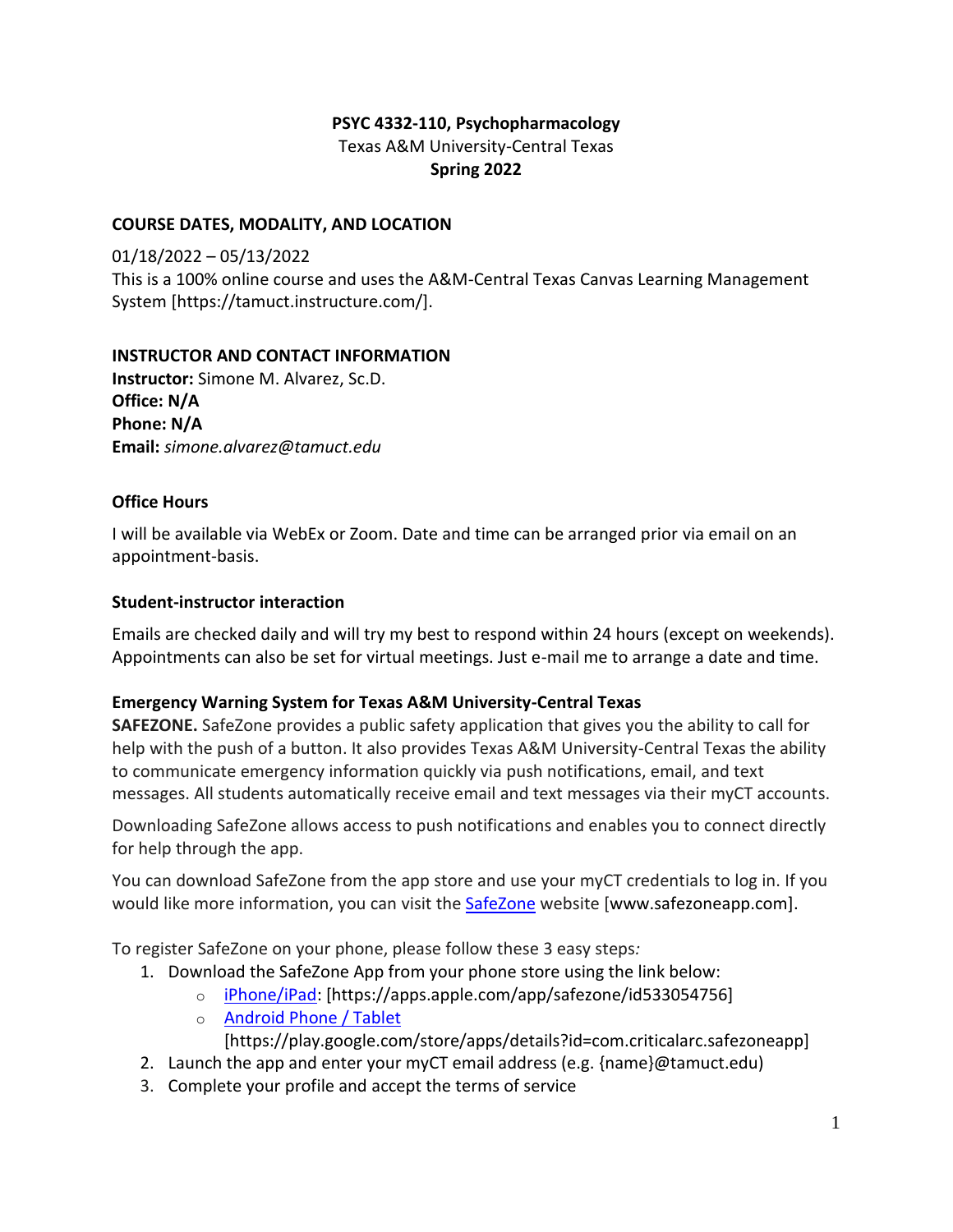### **COURSE INFORMATION**

### **Course Overview and description**

Study neuroscientific basis of the effects of drugs on behavior. Emphasis will be placed on major antipsychotic, antianxiety, antidepressant drugs and their clinical use and side effects and drug abuse such as alcohol, marijuana, and cocaine.

## **Course Objective or Goal Student Learning Outcomes**

| <b>Student Learning Outcome</b>                                                                                                                     | Assessment                                               |
|-----------------------------------------------------------------------------------------------------------------------------------------------------|----------------------------------------------------------|
| Demonstrate comprehension and application of factual knowledge<br>(terminology, classifications, methods, trends) related to<br>psychopharmacology. | <b>Chapter Quizzes;</b><br>Exams                         |
| Analyze and critically evaluate ideas, arguments, and points of view<br>related to the role of psychotherapeutic drugs and drugs of abuse.          | Reaction Papers,<br><b>Short Concept</b><br>Presentation |
| Find and use resources for answering questions regarding various<br>topics in the field of psychopharmacology                                       | Discussion questions                                     |

### **Required Reading and Textbook(s)**

Advokat, C. D., Comaty, J. E., & Julien, R. M. (2019). *Julien's primer of drug action* (14th ed.). New York, NY: Worth.

### **Strongly Recommend Reading**

American Psychological Association. (2020). *Publication manual of the American Psychological Association* (7th ed.).<https://doi.org/10.1037/0000165-000>

## **COURSE REQUIREMENTS What you will be graded on:**

### **I. Quizzes (50 pts each x 5 = 250 pts total):**

There will be five quizzes during this course. Each quiz is worth 50 points each. Quizzes will be online, open book, and open note but must be completed individually. Quizzes must be taken in Canvas on the dates in the attached schedule (see course calendar). Once begun, quizzes must be completed within 50 minutes. You will be given one opportunity to take each quiz. Make sure that you are someplace with a reliable connection to Canvas. Student computer or student Internet Service Provider problems will not be accepted as an excuse for failing to take or complete the quiz. Students will only be allowed to retest if there is a problem with Canvas or with University computing facilities. If a problem occurs with University equipment, please have the computing lab staff document the problem. Alternate test forms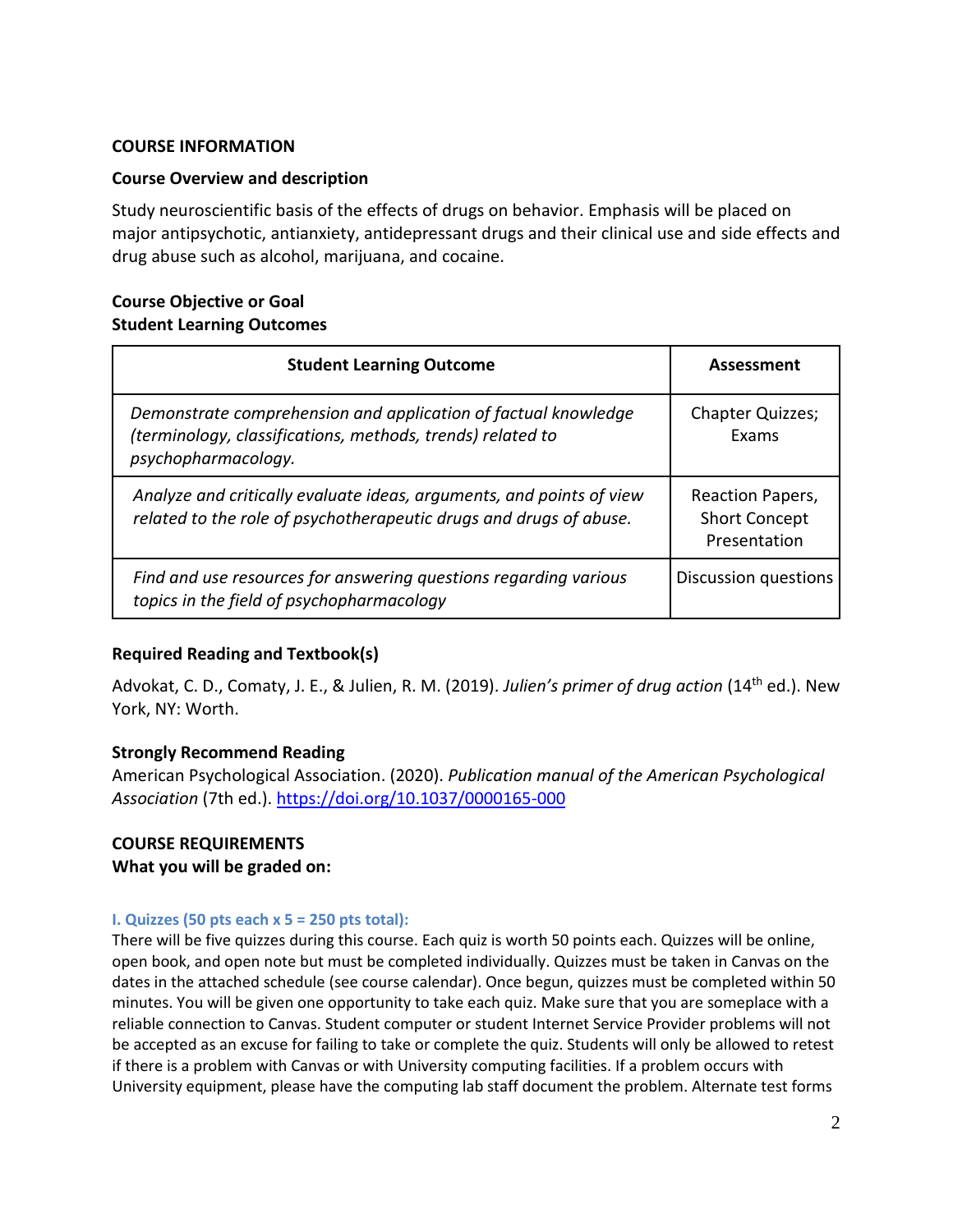may be presented to the students. If you want to challenge a test item, you will do so in writing no later than 1-day after the test has been closed. You are required to provide me with the question, your argument as to why the quiz question is incorrect and any supporting information from the text or your notes supporting your argument. Your misunderstanding or misinterpretation of the item is not justification to present a challenge to the quiz. Students are on the honor system for these quizzes and any violation will result in the student receiving a zero (0) for the quiz and the possibility of further sanctions according to university policy (see Academic Honesty & Integrity, below). Make-up quizzes will only be given for University excused absences. The professor reserves the right to change the quiz format for make-up quizzes (e.g., essay as opposed to objective). Appropriate documentation will be required to be given a make-up quiz. If you know that you will not be able to take a quiz by the due date, contact me PRIOR to the scheduled date, alternate arrangements may be made at my discretion.

#### **II. Reaction Papers (100 pts each x 2 = 200 pts total)**

You will be given access in Canvas to several short (and some long) videos about psychopharmacology (see calendar below). You will write two reaction papers to the videos. The first reaction paper should be written about content presented in one or more of the videos presented in the first half of the class about drugs of abuse. The second reaction paper should be written in response to one or more of the videos (Breggin) presented in the second half of the class about psychotherapeutic drugs and will be due by the last week of class. Each paper should be approximately 800 to 1,000 words in length (about 3 pages), formatted according to current APA style guidelines, and you must cite at least three empirical articles in your paper to support your opinions. More information on this assignment (including a grading rubric) will be provided in Canvas.

#### **III. Short Concept Presentation (100 points total)**

Since by definition an online course does not meet in the classroom, you can't just set up a Microsoft PowerPoint presentation to present information to the class. So, you will have to design a short presentation on a topic of your own choice and submit it in the assignment tab in Canvas as well as in a discussion thread for everyone else to see. You are required to submit your topic via Canvas assignment before the presentation is due. Keep in mind: If you do not submit a topic by the due date, you will not be able to receive credit for the assignment! More information on this will be added in Canvas.

#### **IV. Discussion questions + responses to classmates (20 pts each x 10 = 200 pts total)**

You will have a number of discussion board posts during the semester and will be required to comment according to the instructions in the assignment (i.e., number of original posts and posts to classmates). All posts must be substantive and demonstrate that you are actively engaged with the material. Some discussion questions will require you to conduct internet research. In order to get full credit for your individual and response posts, you must create and respond to the questions as outlined by the grading criteria for the instructions assignment in Canvas. Each discussion is worth 20 points (The initial introductory post is worth 10 points, each of the two responses to your classmates is worth 5 points). You can find your weekly questions posted in the "Discussions" tab in Canvas. In your tentative schedule below, you will find the dates and times when postings open for discussion and when they are no longer available. "No longer available" means that once the discussion board is closed and you will not be able to make up those points. Weekly posts are currently open and will close at the day and time indicated in Canvas.

#### **V. Comprehensive Final Exam (250 pts)**

A comprehensive final examination that includes all content discussed in the course will be available during final exam week. You may use your book and notes when taking the exam. However, using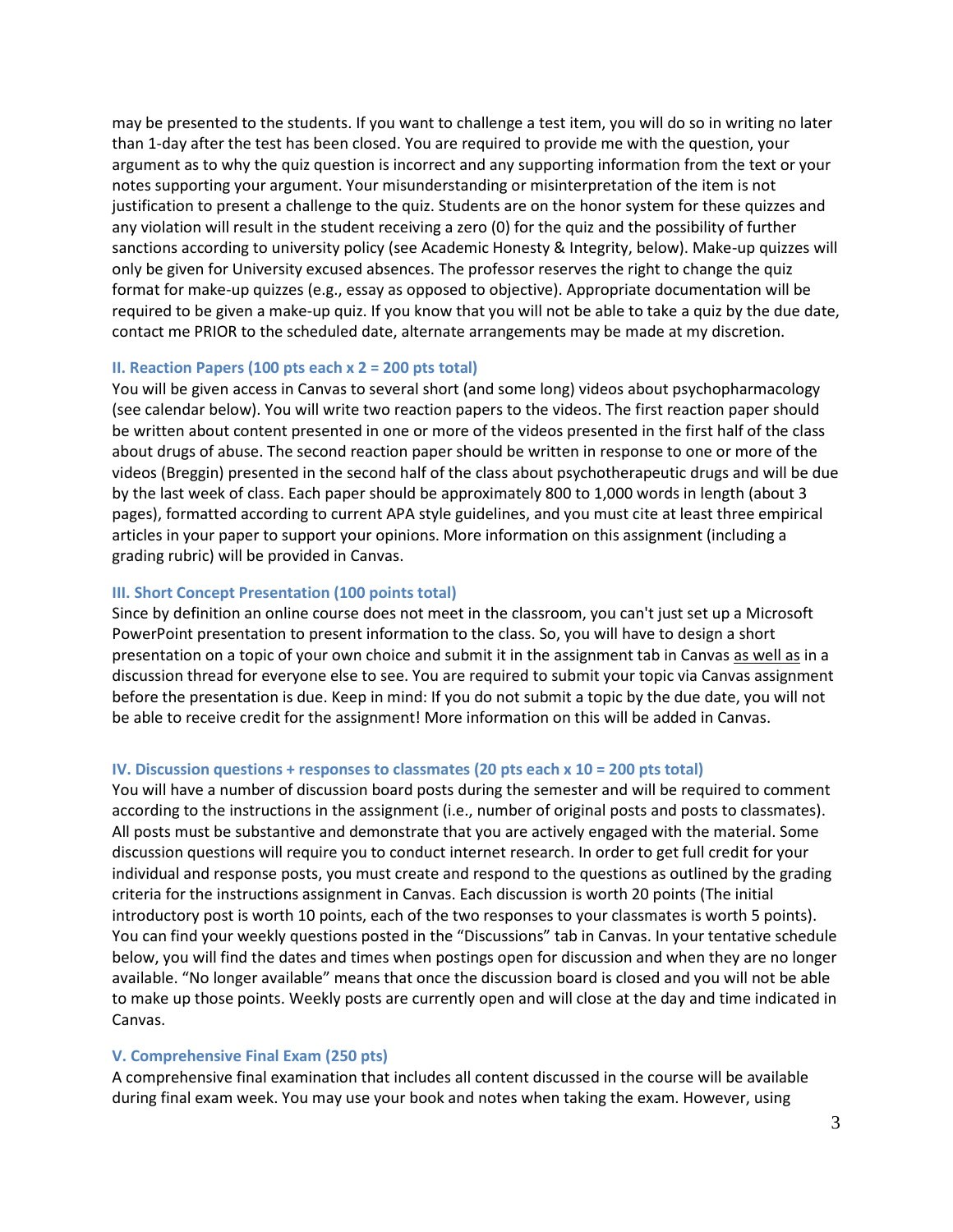internet resources and/or working with another individual to complete the exam constitute academic dishonesty and will result in failure of the exam and potentially other academic consequences.

#### **Grading Criteria Rubric and Conversion**

| Discussion questions/responses (10 x 20)                                                                     | 200 |  |  |  |  |
|--------------------------------------------------------------------------------------------------------------|-----|--|--|--|--|
| Quizzes (5 x 50)                                                                                             | 250 |  |  |  |  |
| Reaction Paper (2 x 100)                                                                                     | 200 |  |  |  |  |
| <b>Short Concept Presentation</b>                                                                            | 100 |  |  |  |  |
| Final exam                                                                                                   | 250 |  |  |  |  |
| Course grades will be based on the percentage of total points earned by each student and will be assigned as |     |  |  |  |  |

follows:

|                  |                           | understanding of content | of content            |                      | understanding of content understand content |
|------------------|---------------------------|--------------------------|-----------------------|----------------------|---------------------------------------------|
|                  | <b>Mastery of content</b> | Above average            | Average understanding | <b>Below average</b> | <b>Failure to</b>                           |
|                  | 900-1000 pts              | 800-899 pts              | 700-799 pts           | 600-699 pts          | <600 pts                                    |
| A                | $90-100%$                 | 80-89 %                  | 70-79 %               | $60 - 69%$           | F (560%)                                    |
| , , , <u>,</u> , |                           |                          |                       |                      |                                             |

#### **Posting of Grades**

Grades will be kept on Canvas gradebook. Grades will be posted for assignments no later than a week from assignment submission. Students should monitor their grading status through this tool.

### **Grading Policies**

Students are to adhere to deadlines for submission of assignments as stated in each assignment description or syllabus. **There is no tolerance for late submissions, students must work within deadlines!** All online work submitted for class MUST be submitted through the assignment links on Canvas; no work submitted by email will be accepted unless arranged with me beforehand.

#### **COURSE OUTLINE AND CALENDAR**

#### **Course Calendar**

| <b>WEEK</b>                        | <b>READ</b>   | <b>TOPIC</b>                                                  | TO-DO                                                                                                                                                                                                                                                                                                                            | <b>WATCH</b>                  |
|------------------------------------|---------------|---------------------------------------------------------------|----------------------------------------------------------------------------------------------------------------------------------------------------------------------------------------------------------------------------------------------------------------------------------------------------------------------------------|-------------------------------|
| WEEK <sub>1</sub><br>$1/18-1/23$   | Welcome       |                                                               | $\boxtimes$ To stay on track, check off completed tasks<br>$\Box$ Familiarize yourself with the course requirements<br>$\Box$ Identify at last two computers with a reliable internet<br>connection to complete course<br>assignments/quizzes/exams<br>$\Box$ Acquire textbook<br>$\Box$ Post your Introductions + two responses |                               |
| WEEK <sub>2</sub><br>$1/24 - 1/30$ | Ch.1<br>Ch. 2 | Synaptic<br>Transmission<br>Pharmacokinetics                  | $\Box$ Post Discussion 2 + two responses                                                                                                                                                                                                                                                                                         | Video-Getting<br>High for God |
| WEEK <sub>3</sub><br>$1/31 - 2/6$  | Ch.3          | Pharmacodynamics                                              | $\Box$ Take Quiz 1 (Ch 1-3)                                                                                                                                                                                                                                                                                                      |                               |
| WEEK4<br>$2/7 - 2/13$              | Ch.4<br>Ch.5  | Neurobiology of<br><b>Addiction</b><br>Alcohol &<br>Inhalants | $\Box$ Post Discussion 3 + two responses                                                                                                                                                                                                                                                                                         | Video-Johann<br>Hari TED talk |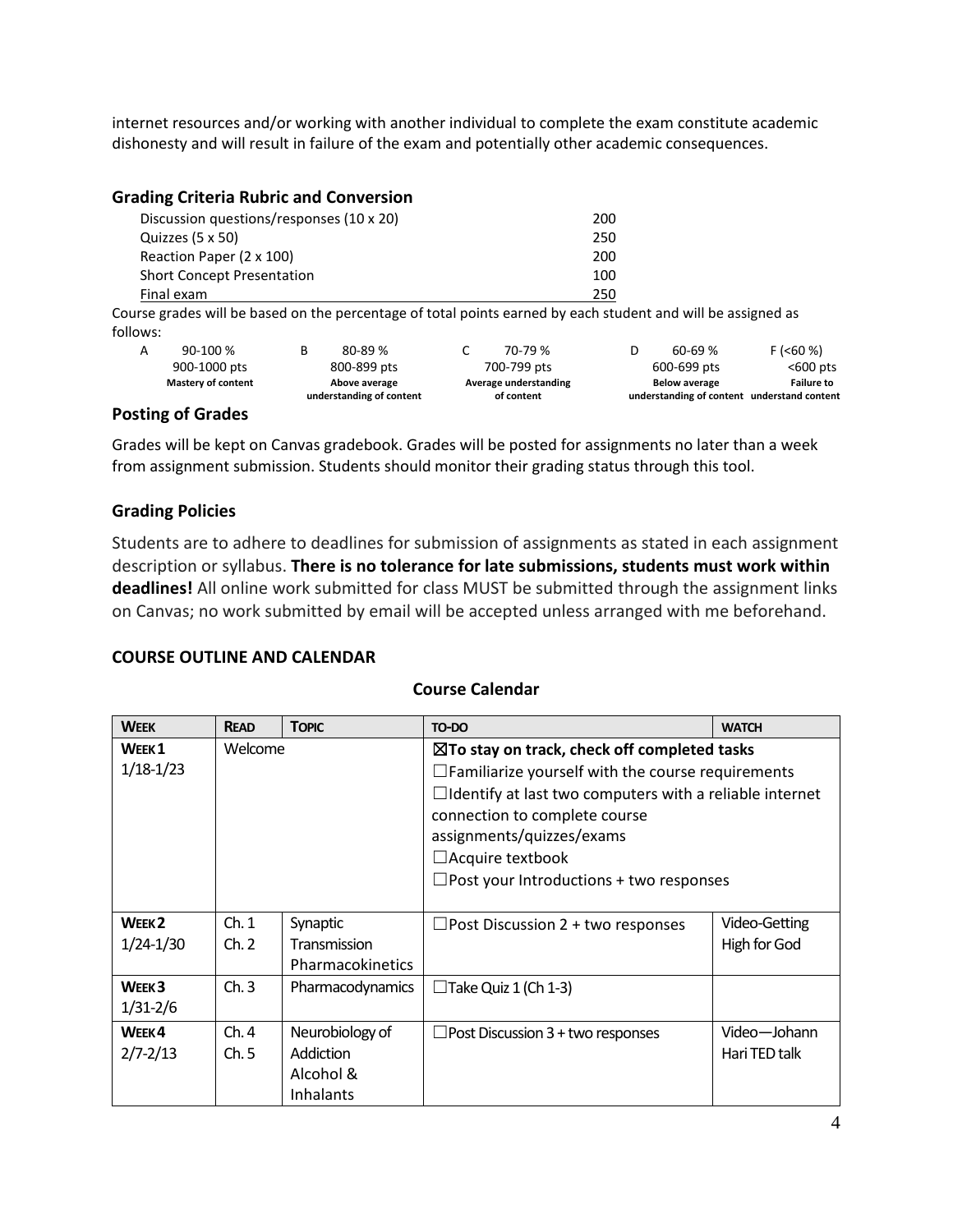| WEEK <sub>5</sub>  |        | Stimulants Pt. I          | $\Box$ Post Discussion 4 + two responses   | Video-Cocaine       |
|--------------------|--------|---------------------------|--------------------------------------------|---------------------|
| $2/14 - 2/20$      | Ch.6   |                           | $\Box$ Take Quiz 2 (Ch 4-7)                | and Crack           |
|                    | Ch.7   |                           |                                            |                     |
| WEEK <sub>6</sub>  |        | No reading                | □ Submit Presentation Topic                | Video-Meth          |
| $2/21 - 2/27$      |        | assignment                | $\Box$ Post Discussion 5 + two responses   | Inside Out: II.     |
|                    |        |                           |                                            | Brain & Behavior    |
| WEEK <sub>7</sub>  | Ch.8   | Psychedelic Drugs         | $\Box$ Post Discussion 6 + two responses   | Video-The           |
| 2/28-3/06          | Ch. 9  | Cannabis                  |                                            | Long, Strange       |
|                    |        |                           |                                            | Trip of LSD         |
| WEEK <sub>8</sub>  | Ch. 10 | Opioids                   | $\Box$ Post Discussion 7 + two responses   | Video-Hooked        |
| $3/07 - 3/13$      |        |                           |                                            | on Painkillers      |
|                    |        |                           |                                            |                     |
| WEEK9              |        | No reading                | □Turn in Reaction Paper #1                 | <b>Spring Break</b> |
| 03/14-03/20        |        | assignment                | $\Box$ Take Quiz 3 (Ch 8-10)               |                     |
|                    |        |                           |                                            |                     |
|                    |        |                           |                                            |                     |
| <b>WEEK10</b>      | Ch. 11 | Antipsychotics            | $\Box$ Post Discussion 8 + two responses   | Breggin Video 1     |
| $3/21 - 3/27$      |        |                           |                                            | Breggin Video2      |
|                    |        |                           |                                            | Breggin Video 3     |
| WEEK <sub>11</sub> | Ch. 12 | Antidepressants           | $\Box$ Turn in Presentation                | Breggin Video 4     |
| $3/28 - 4/3$       |        |                           | $\Box$ Post Discussion 9 + two responses   | Breggin Video 5     |
|                    |        |                           |                                            |                     |
| <b>WEEK12</b>      | Ch. 13 | Sedatives &               |                                            | Breggin Video 6     |
| $4/10 - 4/4/17$    |        | Anxiolytics               |                                            | Breggin Video 7     |
|                    |        |                           |                                            |                     |
| WEEK <sub>13</sub> | Ch. 14 | <b>Treatment of</b>       | $\Box$ Take Quiz 4 (Ch 11-14)              | Breggin Video 8     |
| $4/18/-4/24$       |        | <b>Bipolar Disorder</b>   |                                            | Breggin Video 9     |
|                    |        |                           |                                            | Breggin Video 10    |
| <b>WEEK 14</b>     | Ch. 15 | Developmental             | $\square$ Post Discussion 10 (no responses | Video-The Power     |
| $4/25 - 5/1$       |        | <b>Issues: Pediatrics</b> | due)                                       | of Placebo          |
| <b>WEEK 15</b>     | Ch. 16 | Developmental             | $\Box$ Take Quiz 5 (Ch 15-17)              |                     |
| $5/2 - 5/8$        | Ch. 17 | <b>Issues: Geriatrics</b> | □ Turn in Reaction Paper #2                |                     |
|                    |        | <b>Challenging Times</b>  |                                            |                     |
|                    |        | for Mental Health         |                                            |                     |
| <b>WEEK 16</b>     |        |                           | □Take Final Exam by 15/13 at 11:59 PM      |                     |
| $5/9 - 5/13$       |        |                           |                                            |                     |

## **Important University Dates**

*https://www.tamuct.edu/registrar/academic-calendar.html*

## **TECHNOLOGY REQUIREMENTS AND SUPPORT**

### **Technology Requirements**

This course will use the A&M-Central Texas Instructure Canvas learning management system. **We strongly recommend the latest versions of Chrome or Firefox browsers. Canvas no longer**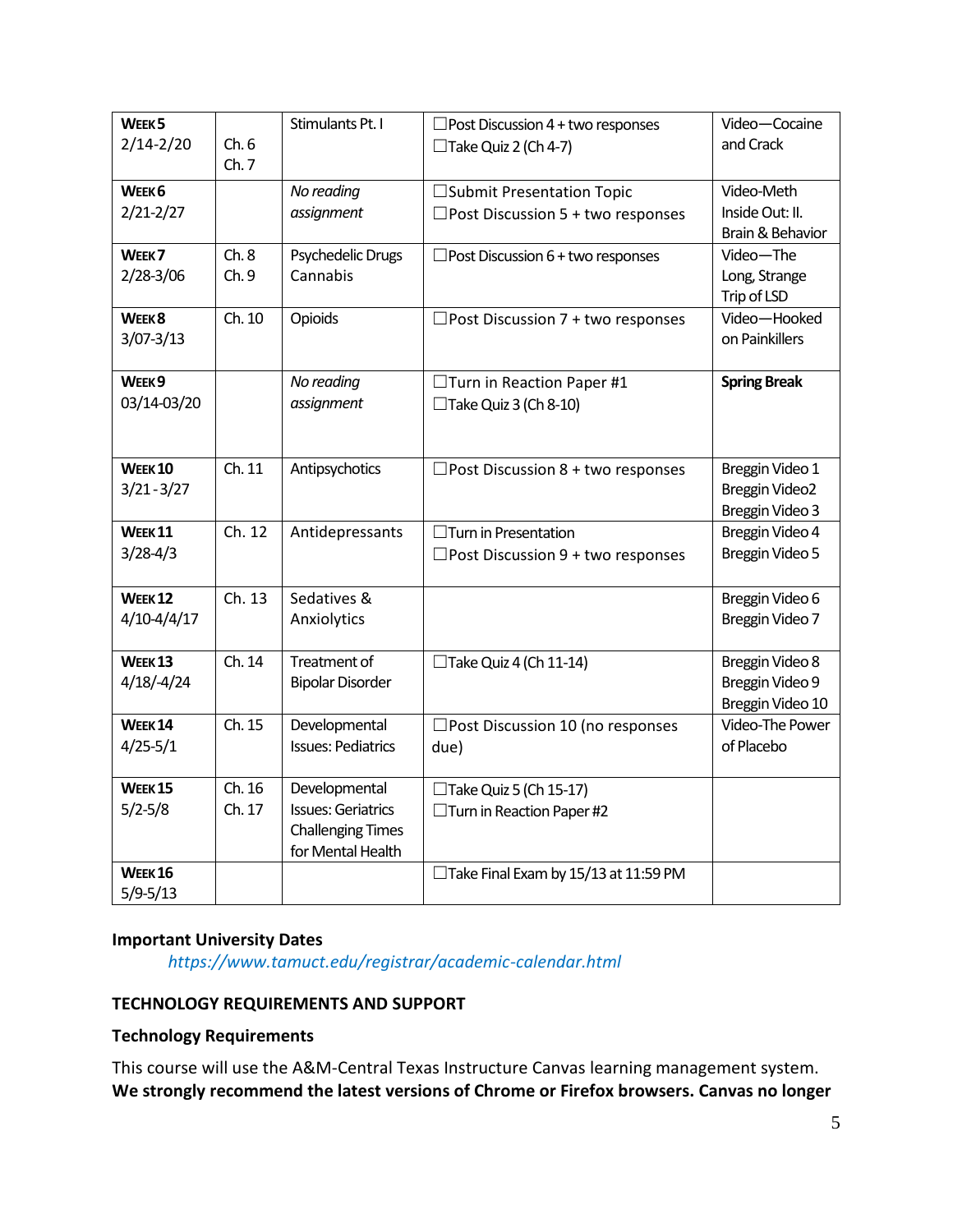## **supports any version of Internet Explorer.**

Logon to A&M-Central Texas Canvas [https://tamuct.instructure.com/] or access Canvas through the TAMUCT Online link in myCT [https://tamuct.onecampus.com/]. You will log in through our Microsoft portal.

Username: Your MyCT email address. Password: Your MyCT password

## **Canvas Support**

Use the Canvas Help link, located at the bottom of the left-hand menu, for issues with Canvas. You can select "Chat with Canvas Support," submit a support request through "Report a Problem," or call the Canvas support line: 1-844-757-0953.

For issues related to course content and requirements, contact your instructor.

## **Online Proctored Testing**

A&M-Central Texas uses Proctorio for online identity verification and proctored testing. This service is provided at no direct cost to students. If the course requires identity verification or proctored testing, the technology requirements are: Any computer meeting the minimum computing requirements, plus web camera, speaker, and microphone (or headset). Proctorio also requires the Chrome web browser with their custom plug in.

## **Other Technology Support**

For log-in problems, students should contact Help Desk Central, 24 hours a day, 7 days a week

Email: [helpdesk@tamu.edu](mailto:helpdesk@tamu.edu) Phone: (254) 519-5466 [Web Chat:](http://hdc.tamu.edu/) [http://hdc.tamu.edu] *Please let the support technician know you are an A&M-Central Texas student.*

## **UNIVERSITY RESOURCES, PROCEDURES, AND GUIDELINES**

## **Drop Policy**

If you discover that you need to drop this class, you must complete the [Drop Request](https://dynamicforms.ngwebsolutions.com/casAuthentication.ashx?InstID=eaed95b9-f2be-45f3-a37d-46928168bc10&targetUrl=https%3A%2F%2Fdynamicforms.ngwebsolutions.com%2FSubmit%2FForm%2FStart%2F53b8369e-0502-4f36-be43-f02a4202f612) Dynamic Form through Warrior Web.

[https://dynamicforms.ngwebsolutions.com/casAuthentication.ashx?InstID=eaed95b9-f2be-45f3-a37d-

46928168bc10&targetUrl=https%3A%2F%2Fdynamicforms.ngwebsolutions.com%2FSubmit%2F Form%2FStart%2F53b8369e-0502-4f36-be43-f02a4202f612].

Faculty cannot drop students; this is always the responsibility of the student. The Registrar's Office will provide a deadline on the Academic Calendar for which the form must be completed. Once you submit the completed form to the Registrar's Office, you must go into Warrior Web and confirm that you are no longer enrolled. If you still show as enrolled, FOLLOW-UP with the Registrar's Office immediately. You are to attend class until the procedure is complete to avoid penalty for absence. Should you miss the drop deadline or fail to follow the procedure, you will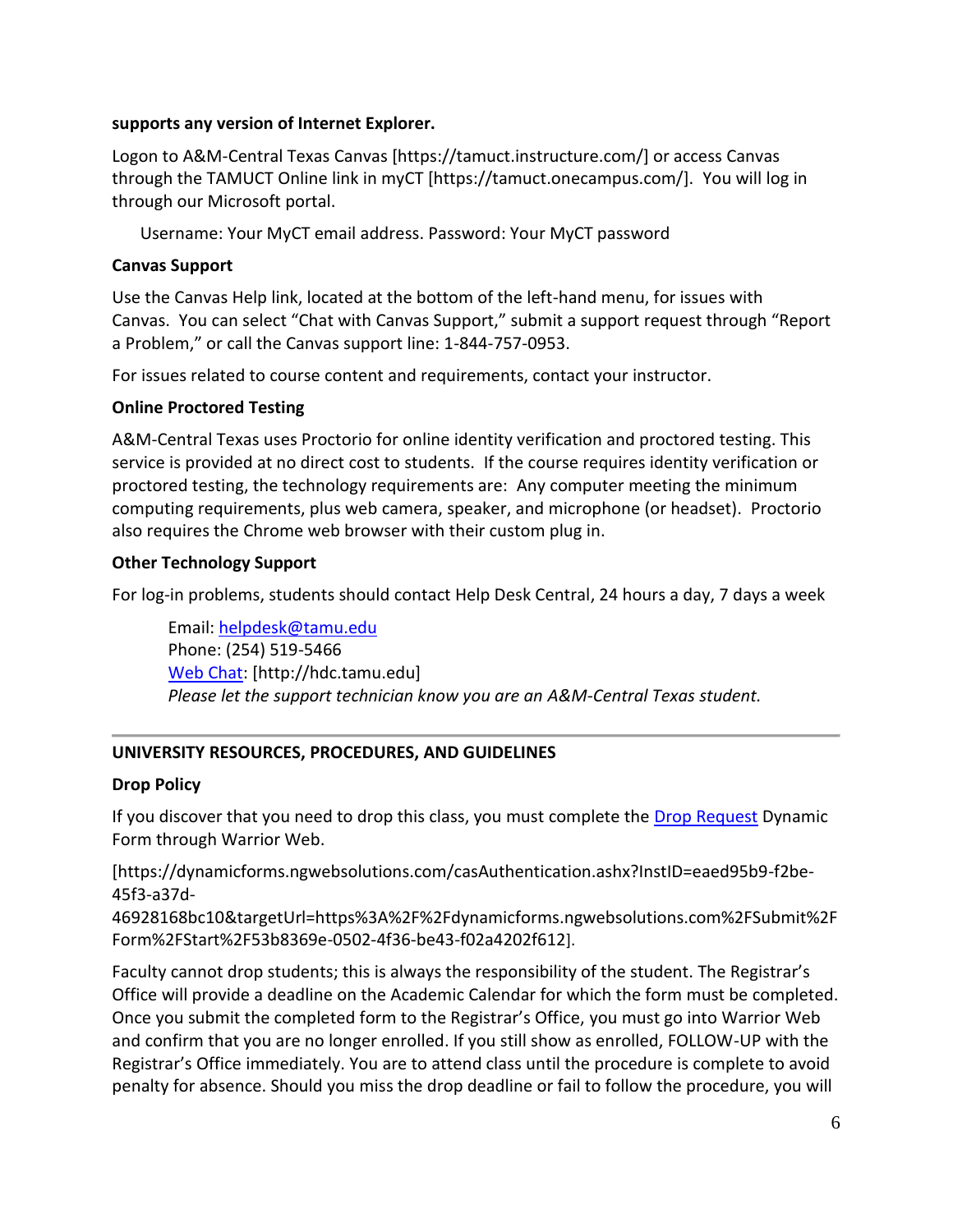receive an F in the course, which may affect your financial aid and/or VA educational benefits.

## **Academic Integrity**

Texas A&M University-Central Texas values the integrity of the academic enterprise and strives for the highest standards of academic conduct. A&M-Central Texas expects its students, faculty, and staff to support the adherence to high standards of personal and scholarly conduct to preserve the honor and integrity of the creative community. Any deviation by students from this expectation may result in a failing grade for the assignment and potentially a failing grade for the course. All academic misconduct concerns will be referred to the Office of Student Conduct. When in doubt on collaboration, citation, or any issue, please contact your instructor before taking a course of action.

For more [information](https://nam04.safelinks.protection.outlook.com/?url=https%3A%2F%2Fwww.tamuct.edu%2Fstudent-affairs%2Fstudent-conduct.html&data=04%7C01%7Clisa.bunkowski%40tamuct.edu%7Ccfb6e486f24745f53e1a08d910055cb2%7C9eed4e3000f744849ff193ad8005acec%7C0%7C0%7C637558437485252160%7CUnknown%7CTWFpbGZsb3d8eyJWIjoiMC4wLjAwMDAiLCJQIjoiV2luMzIiLCJBTiI6Ik1haWwiLCJXVCI6Mn0%3D%7C1000&sdata=yjftDEVHvLX%2FhM%2FcFU0B99krV1RgEWR%2BJ%2BhvtoR6TYk%3D&reserved=0) regarding the Student Conduct process, [https://www.tamuct.edu/student-affairs/student-conduct.html].

If you know of potential honor violations by other students, you may [submit](https://nam04.safelinks.protection.outlook.com/?url=https%3A%2F%2Fcm.maxient.com%2Freportingform.php%3FTAMUCentralTexas%26layout_id%3D0&data=04%7C01%7Clisa.bunkowski%40tamuct.edu%7Ccfb6e486f24745f53e1a08d910055cb2%7C9eed4e3000f744849ff193ad8005acec%7C0%7C0%7C637558437485262157%7CUnknown%7CTWFpbGZsb3d8eyJWIjoiMC4wLjAwMDAiLCJQIjoiV2luMzIiLCJBTiI6Ik1haWwiLCJXVCI6Mn0%3D%7C1000&sdata=CXGkOa6uPDPX1IMZ87z3aZDq2n91xfHKu4MMS43Ejjk%3D&reserved=0) a report, [https://cm.maxient.com/reportingform.php?TAMUCentralTexas&layout\_id=0].

## **Academic Accommodations**

At Texas A&M University-Central Texas, we value an inclusive learning environment where every student has an equal chance to succeed and has the right to a barrier-free education. The Warrior Center for Student Success, Equity and Inclusion is responsible for ensuring that students with a disability receive equal access to the university's programs, services and activities. If you believe you have a disability requiring reasonable accommodations, please contact the Office of Access and Inclusion, WH-212; or call (254) 501-5836. Any information you provide is private and confidential and will be treated as such.

For more information, please visit our **Access & Inclusion Canvas page (log-in required)** [https://tamuct.instructure.com/courses/717]

# **Important information for Pregnant and/or Parenting Students**

Texas A&M University-Central Texas supports students who are pregnant and/or parenting. In accordance with requirements of Title IX and related guidance from US Department of Education's Office of Civil Rights, the Dean of Student Affairs' Office can assist students who are pregnant and/or parenting in seeking accommodations related to pregnancy and/or parenting. Students should seek out assistance as early in the pregnancy as possible. For more information, please visit [Student Affairs](https://www.tamuct.edu/student-affairs/pregnant-and-parenting-students.html) [https://www.tamuct.edu/student-affairs/pregnantand-parenting-students.html]. Students may also contact the institution's Title IX Coordinator. If you would like to read more about these [requirements and guidelines](http://www2.ed.gov/about/offices/list/ocr/docs/pregnancy.pdf) online, please visit the website [http://www2.ed.gov/about/offices/list/ocr/docs/pregnancy.pdf].

Title IX of the Education Amendments Act of 1972 prohibits discrimination on the basis of sex and gender–including pregnancy, parenting, and all related conditions. A&M-Central Texas is able to provide flexible and individualized reasonable accommodation to pregnant and parenting students. All pregnant and parenting students should contact the Associate Dean in the Division of Student Affairs at (254) 501-5909 to seek out assistance. Students may also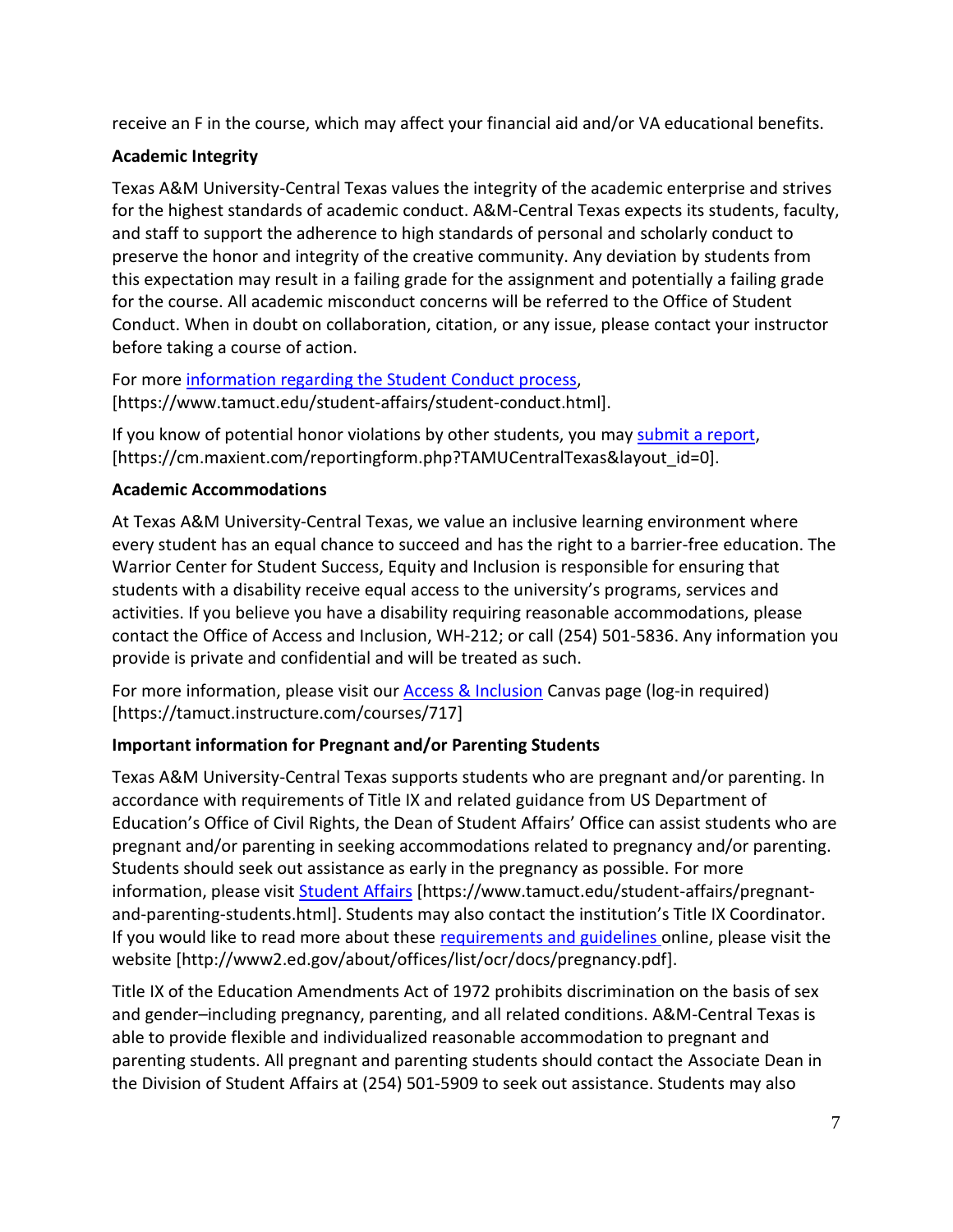contact the University's Title IX Coordinator.

## **Tutoring**

Tutoring is available to all A&M-Central Texas students, both virtually and in-person. Student success coaching is available online upon request.

If you have a question, are interested in becoming a tutor, or in need of success coaching contact the Warrior Center for Student Success, Equity and Inclusion at (254) 501-5836, visit the Warrior Center at 212 Warrior Hall, or by emailing [WarriorCenter@tamuct.edu.](mailto:WarriorCenter@tamuct.edu)

To schedule tutoring sessions and view tutor availability, please visit Tutor [Matching](https://nam04.safelinks.protection.outlook.com/?url=http%3A%2F%2Fwww.tutormatchingservices.com%2FTAMUCT&data=04%7C01%7Clisa.bunkowski%40tamuct.edu%7C886784139069461670c308d9aa01f55e%7C9eed4e3000f744849ff193ad8005acec%7C0%7C0%7C637727747643427346%7CUnknown%7CTWFpbGZsb3d8eyJWIjoiMC4wLjAwMDAiLCJQIjoiV2luMzIiLCJBTiI6Ik1haWwiLCJXVCI6Mn0%3D%7C3000&sdata=D%2F8HN2bUT1lLPfs5qSqKYlwh8a7pZVy7isM2gppluQE%3D&reserved=0) [Services](https://nam04.safelinks.protection.outlook.com/?url=http%3A%2F%2Fwww.tutormatchingservices.com%2FTAMUCT&data=04%7C01%7Clisa.bunkowski%40tamuct.edu%7C886784139069461670c308d9aa01f55e%7C9eed4e3000f744849ff193ad8005acec%7C0%7C0%7C637727747643427346%7CUnknown%7CTWFpbGZsb3d8eyJWIjoiMC4wLjAwMDAiLCJQIjoiV2luMzIiLCJBTiI6Ik1haWwiLCJXVCI6Mn0%3D%7C3000&sdata=D%2F8HN2bUT1lLPfs5qSqKYlwh8a7pZVy7isM2gppluQE%3D&reserved=0) [https://tutormatchingservice.com/TAMUCT] or visit the Tutoring Center in 111 Warrior Hall.

Chat live with a remote tutor 24/7 for almost any subject from on your computer! Tutor.com is an online tutoring platform that enables A&M-Central Texas students to log in and receive online tutoring support at no additional cost. This tool provides tutoring in over 40 subject areas except writing support. Access Tutor.com through Canvas.

## **University Writing Center**

University Writing Center: Located in Warrior Hall 416, the University Writing Center (UWC) at Texas A&M University–Central Texas (A&M–Central Texas) is a free service open to all A&M– Central Texas students. For the Spring 2022 semester, the hours of operation are from 10:00 a.m.-5:00 p.m. Monday thru Thursday in Warrior Hall 416 (with online tutoring available every hour as well) with satellite hours available online only Monday thru Thursday from 6:00-9:00 p.m. and Saturday 12:00-3:00 p.m.

Tutors are prepared to help writers of all levels and abilities at any stage of the writing process. While tutors will not write, edit, or grade papers, they will assist students in developing more effective composing practices. By providing a practice audience for students' ideas and writing, our tutors highlight the ways in which they read and interpret students' texts, offering guidance and support throughout the various stages of the writing process. In addition, students may work independently in the UWC by checking out a laptop that runs the Microsoft Office suite and connects to WIFI, or by consulting our resources on writing, including all of the relevant style guides. Whether you need help brainstorming ideas, organizing an essay, proofreading, understanding proper citation practices, or just want a quiet place to work, the UWC is here to help!

Students may arrange a one-to-one session with a trained and experienced writing tutor by making an appointment via [WCOnline](https://tamuct.mywconline.com/) [https://tamuct.mywconline.com/]. In addition, you can email Dr. Bruce Bowles Jr. at bruce.bowles@tamuct.edu if you have any questions about the UWC, need any assistance with scheduling, or would like to schedule a recurring appointment with your favorite tutor by making an appointment via [WCOnline](https://tamuct.mywconline.com/) [https://tamuct.mywconline.com/]. In addition, you can email Dr. Bruce Bowles Jr. at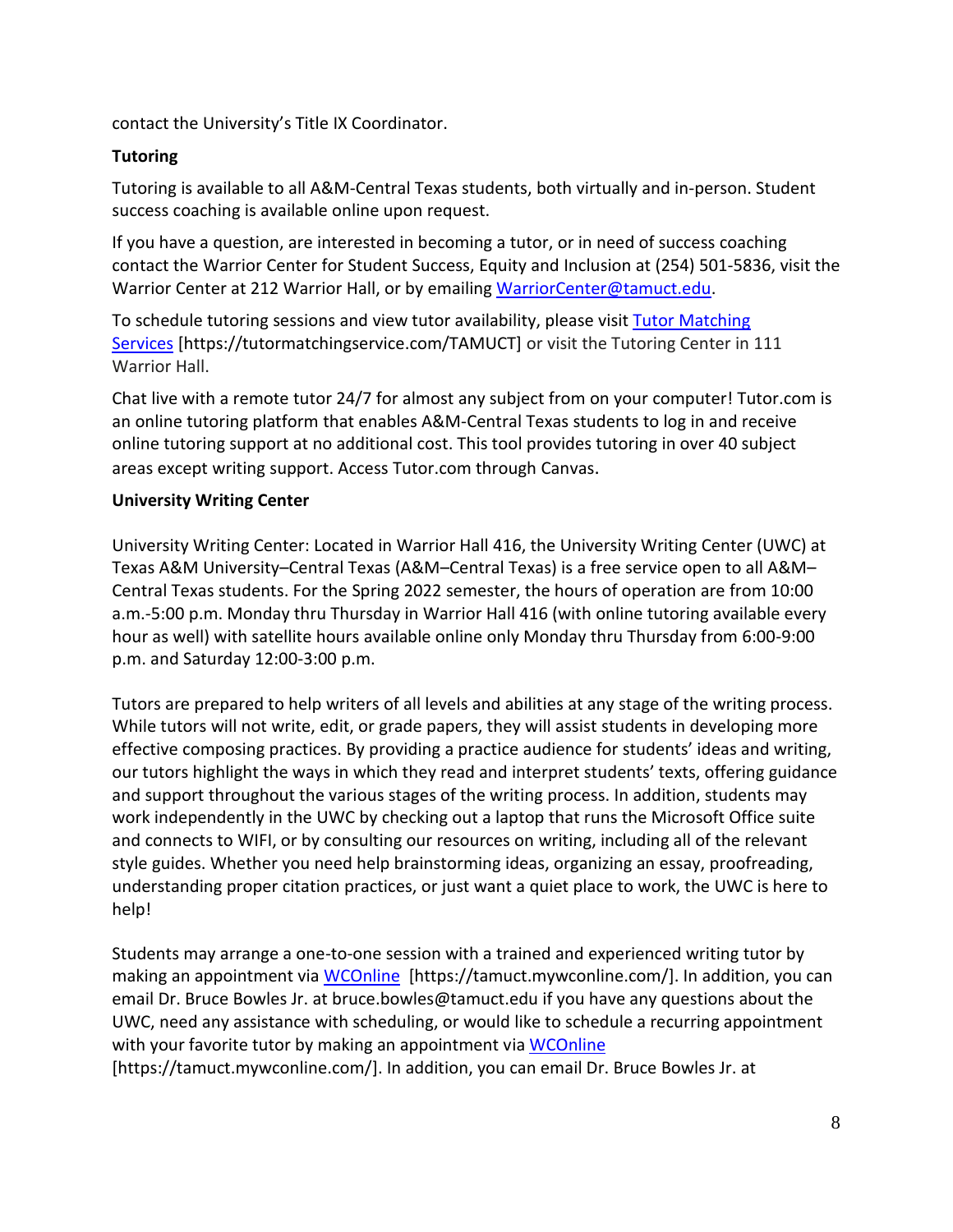bruce.bowles@tamuct.edu if you have any questions about the UWC, need any assistance with scheduling, or would like to schedule a recurring appointment with your favorite tutor.

## **University Library**

The University Library provides many services in support of research across campus and at a distance. We offer over 200 electronic databases containing approximately 400,000 eBooks and 82,000 journals, in addition to the 96,000 items in our print collection, which can be mailed to students who live more than 50 miles from campus. Research guides for each subject taught at A&M-Central Texas are available through our website to help students navigate these resources. On campus, the library offers technology including cameras, laptops, microphones, webcams, and digital sound recorders.

Research assistance from a librarian is also available 24 hours a day through our online chat service, and at the reference desk when the library is open. Research sessions can be scheduled for more comprehensive assistance, and may take place virtually through WebEx, Microsoft Teams or in-person at the library. Schedule an [appointment](https://nam04.safelinks.protection.outlook.com/?url=https%3A%2F%2Ftamuct.libcal.com%2Fappointments%2F%3Fg%3D6956&data=04%7C01%7Clisa.bunkowski%40tamuct.edu%7Cde2c07d9f5804f09518008d9ab7ba6ff%7C9eed4e3000f744849ff193ad8005acec%7C0%7C0%7C637729369835011558%7CUnknown%7CTWFpbGZsb3d8eyJWIjoiMC4wLjAwMDAiLCJQIjoiV2luMzIiLCJBTiI6Ik1haWwiLCJXVCI6Mn0%3D%7C3000&sdata=KhtjgRSAw9aq%2FoBsB6wyu8b7PSuGN5EGPypzr3Ty2No%3D&reserved=0)

[here](https://nam04.safelinks.protection.outlook.com/?url=https%3A%2F%2Ftamuct.libcal.com%2Fappointments%2F%3Fg%3D6956&data=04%7C01%7Clisa.bunkowski%40tamuct.edu%7Cde2c07d9f5804f09518008d9ab7ba6ff%7C9eed4e3000f744849ff193ad8005acec%7C0%7C0%7C637729369835011558%7CUnknown%7CTWFpbGZsb3d8eyJWIjoiMC4wLjAwMDAiLCJQIjoiV2luMzIiLCJBTiI6Ik1haWwiLCJXVCI6Mn0%3D%7C3000&sdata=KhtjgRSAw9aq%2FoBsB6wyu8b7PSuGN5EGPypzr3Ty2No%3D&reserved=0) [https://tamuct.libcal.com/appointments/?g=6956]. Assistance may cover many topics, including how to find articles in peer-reviewed journals, how to cite resources, and how to piece together research for written assignments.

Our 27,000-square-foot facility on the A&M-Central Texas main campus includes student lounges, private study rooms, group work spaces, computer labs, family areas suitable for all ages, and many other features. Services such as interlibrary loan, TexShare, binding, and laminating are available. The library frequently offers workshops, tours, readings, and other events. For more information, please visit our Library [website](https://nam04.safelinks.protection.outlook.com/?url=https%3A%2F%2Ftamuct.libguides.com%2Findex&data=04%7C01%7Clisa.bunkowski%40tamuct.edu%7C7d8489e8839a4915335f08d916f067f2%7C9eed4e3000f744849ff193ad8005acec%7C0%7C0%7C637566044056484222%7CUnknown%7CTWFpbGZsb3d8eyJWIjoiMC4wLjAwMDAiLCJQIjoiV2luMzIiLCJBTiI6Ik1haWwiLCJXVCI6Mn0%3D%7C1000&sdata=2R755V6rcIyedGrd4Os5rkgn1PvhHKU3kUV1vBKiHFo%3D&reserved=0) [http://tamuct.libguides.com/index].

# **OPTIONAL POLICY STATEMENTS**

# **A Note about Sexual Violence at A&M-Central Texas**

Sexual violence is a serious safety, social justice, and public health issue. The university offers support for anyone struggling with these issues. University faculty are mandated reporters, so if someone discloses that they were sexually assaulted (or a victim of Domestic/Dating Violence or Stalking) while a student at TAMUCT, faculty members are required to inform the Title IX Office. If you want to discuss any of these issues confidentially, you can do so through Student Wellness and Counseling (254-501-5955) located on the second floor of Warrior Hall (207L).

Sexual violence can occur on our campus because predators often feel emboldened, and victims often feel silenced or shamed. It is incumbent on ALL of us to find ways to actively create environments that tell predators we don't agree with their behaviors and tell survivors we will support them. Your actions matter. Don't be a bystander; be an agent of change. For additional information on campus policy and resources visit the **Title IX webpage** [\[https://www.tamuct.edu/compliance/titleix.html\]](https://www.tamuct.edu/compliance/titleix.html).

## **Behavioral Intervention**